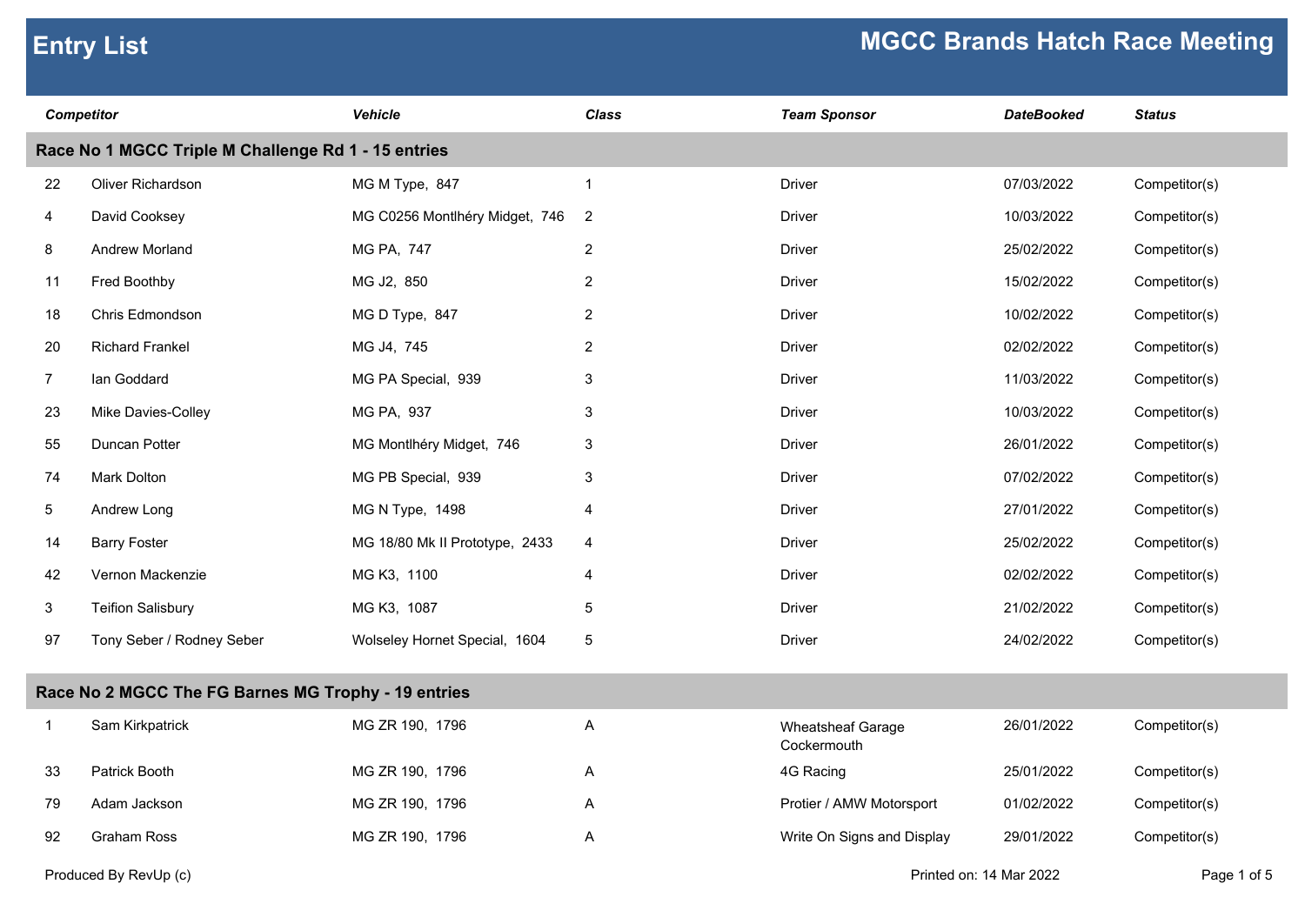|     | <b>MGCC Brands Hatch Race Meeting</b><br><b>Entry List</b> |                                                                                |             |                                                      |                         |                      |  |
|-----|------------------------------------------------------------|--------------------------------------------------------------------------------|-------------|------------------------------------------------------|-------------------------|----------------------|--|
|     | <b>Competitor</b>                                          | <b>Vehicle</b>                                                                 | Class       | <b>Team Sponsor</b>                                  | <b>DateBooked</b>       | <b>Status</b>        |  |
| 99  | Doug Cole                                                  | MG ZR 190, 1796                                                                | A           | DC Motorsport / Finishline<br>UK / RK Panel Craft    | 31/01/2022              | Competitor(s)        |  |
| 8   | Jack Chapman                                               | MG ZR 170, 1796                                                                | $\sf B$     | British Legends Racing / A<br>P Chapman (Decorators) | 27/01/2022              | Competitor(s)        |  |
| 14  | James Dennison                                             | MG ZR 170, 1796                                                                | $\sf B$     | Powerflex                                            | 28/01/2022              | Competitor(s)        |  |
| 22  | James Moreton                                              | MG ZR 170, 1796                                                                | B           | 4G Racing                                            | 24/01/2022              | Competitor(s)        |  |
| 50  | John Booth                                                 | MG ZR 170, 1796                                                                | $\sf B$     | 4G Racing                                            | 08/02/2022              | Competitor(s)        |  |
| 58  | Astin Wigley                                               | MG ZR 170, 1796                                                                | B           | <b>Boss Professional Cleaning</b><br>Services        | 24/01/2022              | Competitor(s)        |  |
| 72  | Andrew Herron                                              | MG ZR 170, 1796                                                                | B           | <b>Driver</b>                                        | 25/01/2022              | Competitor(s)        |  |
| 76  | John Donnelly                                              | MG ZR 170, 1796                                                                | $\sf B$     | <b>Driver</b>                                        | 25/01/2022              | Competitor(s)        |  |
| 80  | <b>Tylor Ballard</b>                                       | MG ZR 170, 1796                                                                | B           | College Motors - MG Rover<br>Specialists             | 01/02/2022              | Competitor(s)        |  |
| 88  | James Cole                                                 | MG ZR 170, 1796                                                                | $\sf B$     | DC Motorsport / Finishline<br>UK / RK Panel Craft    | 31/01/2022              | Competitor(s)        |  |
| 93  | Joseph Dalgarno                                            | MG ZR 170, 1796                                                                | $\sf B$     | My Alloys / Motul UK /<br>Witham Group               | 24/01/2022              | Competitor(s)        |  |
| 97  | Josh Bromley                                               | MG ZR 170, 1796                                                                | B           | SPH Roofing / Rapid<br>Scaffolding                   | 29/01/2022              | Competitor(s)        |  |
| 20  | Matthew Harvey                                             | MG ZR 160, 1796                                                                | $\mathsf C$ | Datoma Motorsport                                    | 07/02/2022              | Competitor(s)        |  |
| 55  | Kayleigh Powell                                            | MG ZR 160, 1796                                                                | C           | G P Services / JNP Autos                             | 08/02/2022              | Competitor(s)        |  |
| 101 | Chaz Ryles (Guest)                                         | MG ZR 160, 1796                                                                | ${\rm C}$   | i-tech Racing                                        | 10/03/2022              | Competitor(s)        |  |
|     |                                                            | Race No 3 MGCC MG Cup Powered by Cherished Vehicle Insurance Rd 1 - 20 entries |             |                                                      |                         |                      |  |
| 10  | Marcus Short                                               | Rover 216 GTi, 1600                                                            | Α           | Driver                                               | 11/02/2022              | Competitor(s)        |  |
| 33  | Aaron Ross                                                 | MG ZR 160, 1800                                                                | Α           | Electric Centre with BLR<br>Racing                   | 18/01/2022              | Competitor(s)        |  |
|     | Dradugad Du Daul In                                        |                                                                                |             |                                                      | Drinted and 44 Mar 2022 | $Dess \Omega$ of $E$ |  |

## **Race No 3 MGCC MG Cup Powered by Cherished Vehicle Insurance Rd 1 - 20 entries**

| 10 | Marcus Short | Rover 216 GTi, 1600 | Driver                             | 11/02/2022 | Competitor(s) |
|----|--------------|---------------------|------------------------------------|------------|---------------|
| 33 | Aaron Ross   | MG ZR 160, 1800     | Electric Centre with BLR<br>Racing | 18/01/2022 | Competitor(s) |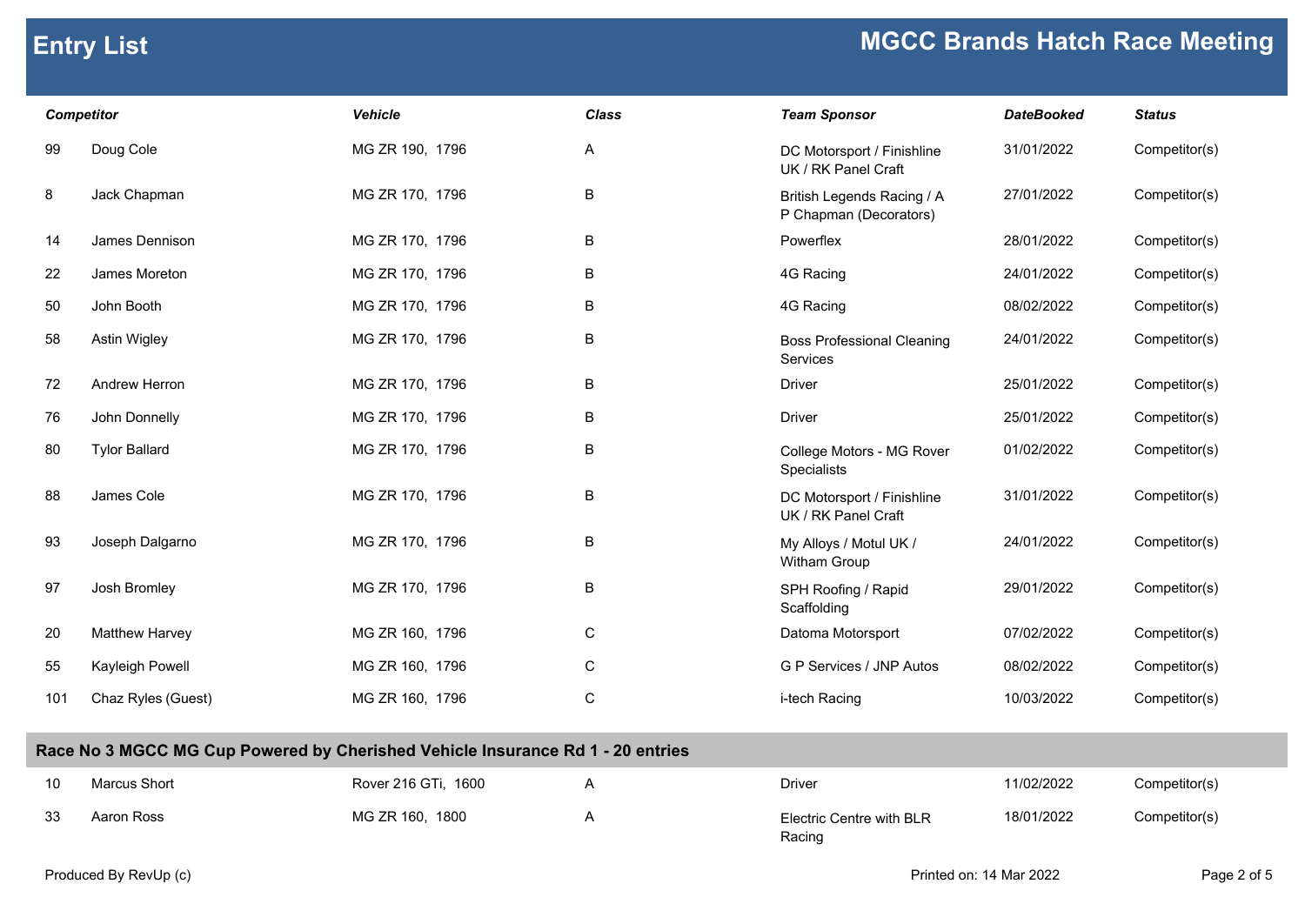| <b>Competitor</b> |                        | <b>Vehicle</b>               | <b>Class</b> | <b>Team Sponsor</b>                                  | <b>DateBooked</b> | <b>Status</b> |
|-------------------|------------------------|------------------------------|--------------|------------------------------------------------------|-------------------|---------------|
| 36                | John Gil               | MG ZR 160, 1800              | A            | <b>Driver</b>                                        | 17/01/2022        | Competitor(s) |
| 47                | Steve Tyler            | MG ZR 160, 1800              | Α            | www.britishlegends.co.uk                             | 20/01/2022        | Competitor(s) |
| 85                | Gregory Elgood         | MG F VVC, 1800               | A            | <b>Driver</b>                                        | 19/01/2022        | Competitor(s) |
| 87                | Joel Roy Highley       | MG ZR 160, 1800              | A            | <b>Driver</b>                                        | 17/01/2022        | Competitor(s) |
| 128               | Simon Fraser           | MG F, 1795                   | A            | <b>Driver</b>                                        | 17/01/2022        | Competitor(s) |
| 8                 | Jack Chapman           | MG ZR 170, 1796              | B            | British Legends Racing / A<br>P Chapman (Decorators) | 27/01/2022        | Competitor(s) |
| 51                | Kevin Burke            | MG ZR 170, 1800              | B            | <b>Driver</b>                                        | 17/01/2022        | Competitor(s) |
| 55                | Stephen Highley        | MG ZR 170, 1800              | В            | www.britishlegends.co.uk                             | 17/01/2022        | Competitor(s) |
| 74                | lan Boulton            | MG ZR 170, 1800              | В            | <b>Absolute Freight Services</b>                     | 24/01/2022        | Competitor(s) |
| 99                | lain Dowler            | MG ZR 170, 1800              | B            | <b>NRH Motors</b>                                    | 18/01/2022        | Competitor(s) |
| 116               | Gee Boggs              | MG ZS 180, 2500              | B            | <b>Driver</b>                                        | 17/01/2022        | Competitor(s) |
| $\overline{a}$    | Ashley Woodward        | MG ZS 180, 2500              | С            | <b>Driver</b>                                        | 17/01/2022        | Competitor(s) |
| 5                 | David Thompson         | MG ZR 190, 1800              | C            | <b>Driver</b>                                        | 14/02/2022        | Competitor(s) |
| 20                | <b>Richard Buckley</b> | Rover 220 Tomcat Turbo, 2000 | $\mathsf C$  | <b>Driver</b>                                        | 07/03/2022        | Competitor(s) |
| 52                | Dave Nixon             | Rover 220 Tomcat Turbo, 1998 | $\mathsf C$  | <b>Driver</b>                                        | 17/01/2022        | Competitor(s) |
| 63                | Simon Lowery           | MG ZS 180, 2500              | C            | <b>Driver</b>                                        | 17/01/2022        | Competitor(s) |
| 84                | Christopher Boulton    | MG ZR 190, 1800              | C            | <b>Driver</b>                                        | 08/03/2022        | Competitor(s) |
| 130               | Karl Green             | MG ZS 180, 2500              |              | Tegral Lighting / AA                                 | 07/02/2022        | Competitor(s) |

| <b>Team Sponsor</b>                                  | <b>DateBooked</b> | <b>Status</b> |
|------------------------------------------------------|-------------------|---------------|
| Driver                                               | 17/01/2022        | Competitor(s) |
| www.britishlegends.co.uk                             | 20/01/2022        | Competitor(s) |
| Driver                                               | 19/01/2022        | Competitor(s) |
| Driver                                               | 17/01/2022        | Competitor(s) |
| Driver                                               | 17/01/2022        | Competitor(s) |
| British Legends Racing / A<br>P Chapman (Decorators) | 27/01/2022        | Competitor(s) |
| <b>Driver</b>                                        | 17/01/2022        | Competitor(s) |
| www.britishlegends.co.uk                             | 17/01/2022        | Competitor(s) |
| <b>Absolute Freight Services</b>                     | 24/01/2022        | Competitor(s) |
| <b>NRH Motors</b>                                    | 18/01/2022        | Competitor(s) |
| Driver                                               | 17/01/2022        | Competitor(s) |
| Driver                                               | 17/01/2022        | Competitor(s) |
| Driver                                               | 14/02/2022        | Competitor(s) |
| Driver                                               | 07/03/2022        | Competitor(s) |
| Driver                                               | 17/01/2022        | Competitor(s) |
| Driver                                               | 17/01/2022        | Competitor(s) |
| Driver                                               | 08/03/2022        | Competitor(s) |
| Tegral Lighting / AA<br>Flectrical                   | 07/02/2022        | Competitor(s) |

## **Race No 4 Hickford Construction Ltd., MGCC MG Metro Cup Rd 1 - 15 entries**

1 Mark Eales **Exercices Exercise Exercise Competitor CE** and E Services MK Ltd / 25/01/2022 Competitor(s) Car Spares MK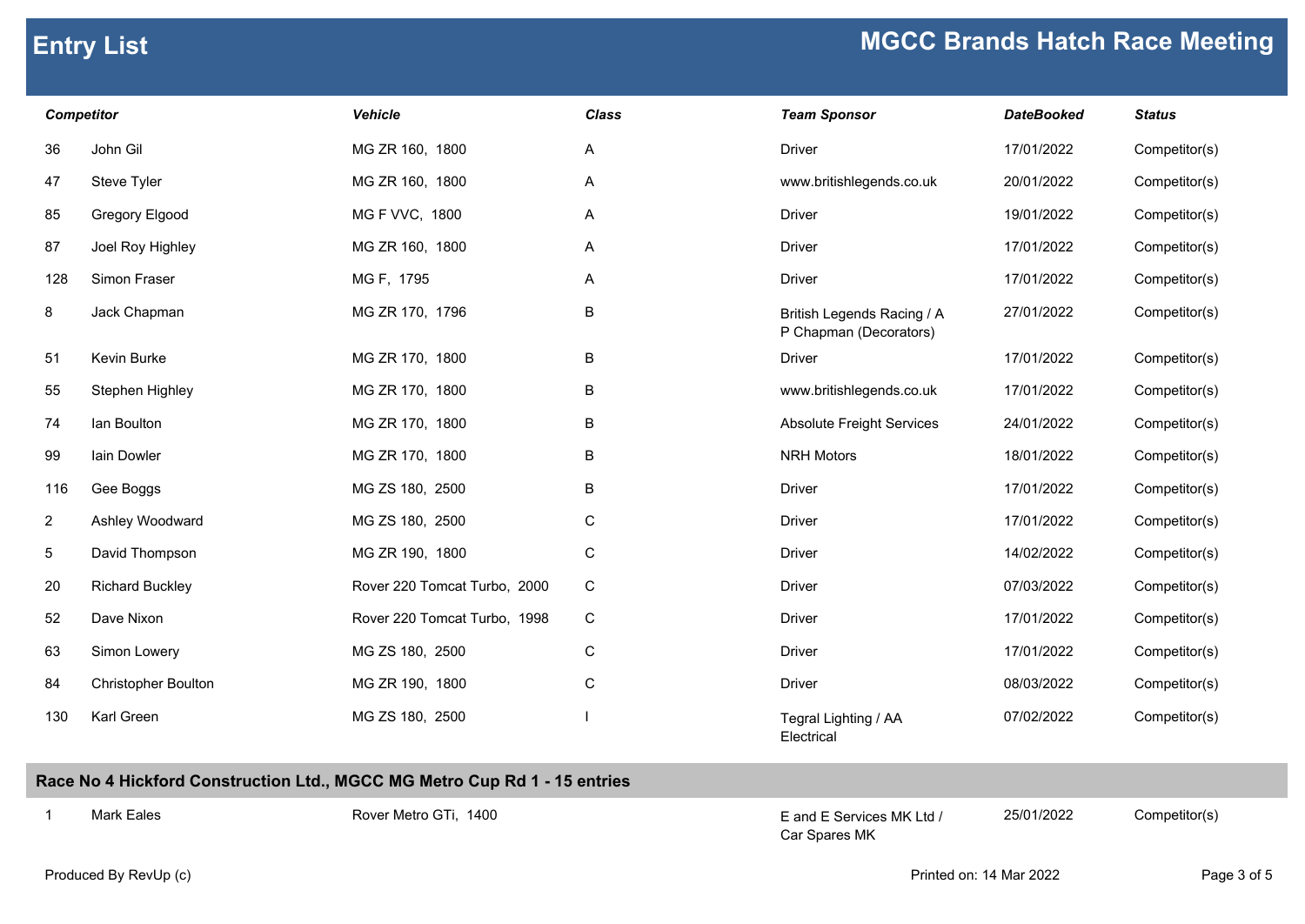| <b>Competitor</b> |                                                                                  | <b>Vehicle</b>        | <b>Class</b> | <b>Team Sponsor</b>   | <b>DateBooked</b> | <b>Status</b> |  |
|-------------------|----------------------------------------------------------------------------------|-----------------------|--------------|-----------------------|-------------------|---------------|--|
| 4                 | Tim Shooter                                                                      | Rover Metro GTi, 1396 |              | Harvey Street Garage  | 24/01/2022        | Competitor(s) |  |
| 16                | Matthew Simpson                                                                  | Rover Metro GTi, 1400 |              | <b>Driver</b>         | 18/01/2022        | Competitor(s) |  |
| 24                | Chris Savoury                                                                    | Rover Metro GTi, 1396 |              | <b>Driver</b>         | 02/03/2022        | Competitor(s) |  |
| 28                | Mike Williams                                                                    | Rover Metro, 1400     |              | <b>Driver</b>         | 01/02/2022        | Competitor(s) |  |
| 29                | <b>Timothy Davies</b>                                                            | Rover Metro Gti, 1396 |              | <b>Driver</b>         | 13/02/2022        | Competitor(s) |  |
| 30                | <b>Andrew Youens</b>                                                             | Rover 100, 1400       |              | <b>Driver</b>         | 20/02/2022        | Competitor(s) |  |
| 49                | <b>Richard Garrard</b>                                                           | MG Metro Turbo, 1293  |              | <b>Driver</b>         | 01/02/2022        | Competitor(s) |  |
| 59                | <b>Neil Burnett</b>                                                              | Rover Metro Gti, 1400 |              | <b>Driver</b>         | 24/01/2022        | Competitor(s) |  |
| 69                | <b>Terry Wood</b>                                                                | Rover Metro Gti, 1400 |              | <b>Driver</b>         | 14/02/2022        | Competitor(s) |  |
| 72                | Jon Moore                                                                        | Rover Metro Gti, 1400 |              | <b>TWH Motorsport</b> | 24/01/2022        | Competitor(s) |  |
| 89                | Robbie Kenning                                                                   | MG Metro, 1380        |              | ABL 1 Touch           | 30/01/2022        | Competitor(s) |  |
| 95                | Kyla Birdseye                                                                    | MG Metro Turbo, 1293  |              | <b>Driver</b>         | 04/02/2022        | Competitor(s) |  |
| 96                | <b>Dick Trevett</b>                                                              | MG Metro GTi, 1380    |              | <b>Driver</b>         | 04/02/2022        | Competitor(s) |  |
| 121               | Les Tyler                                                                        | Rover Metro Gti, 1400 |              | <b>Driver</b>         | 25/01/2022        | Competitor(s) |  |
|                   | Race No 5 MGCC Lackford Engineering MG Midget/Sprite Challenge Rd 1 - 21 entries |                       |              |                       |                   |               |  |
| 6                 | <b>Martin Morris</b>                                                             | MG Midget, 1460       | A            | <b>Driver</b>         | 11/03/2022        | Competitor(s) |  |

|    | Martin Monis           | <b>IVIG IVIIQGEL, 1400</b>       | $\forall$ | PUNGI            | 1 1/03/2022 | COMPETIONS)   |
|----|------------------------|----------------------------------|-----------|------------------|-------------|---------------|
| 20 | Michael Chalk          | MG Midget, 1460                  | n.        | <b>Driver</b>    | 23/02/2022  | Competitor(s) |
| 63 | <b>Stephen Watkins</b> | MG Midget, 1496                  | A         | <b>Driver</b>    | 24/02/2022  | Competitor(s) |
| 68 | <b>Richard Bridge</b>  | Austin Healey Sprite Mk II, 1408 | A         | Mamba Motorsport | 03/03/2022  | Competitor(s) |
| 74 | Paul Bernal-Ryan       | MG Midget, 1380                  | A         | <b>Driver</b>    | 08/02/2022  | Competitor(s) |
| 77 | Paul Sibley            | MG Midget, 1460                  | A         | Driver           | 09/03/2022  | Competitor(s) |